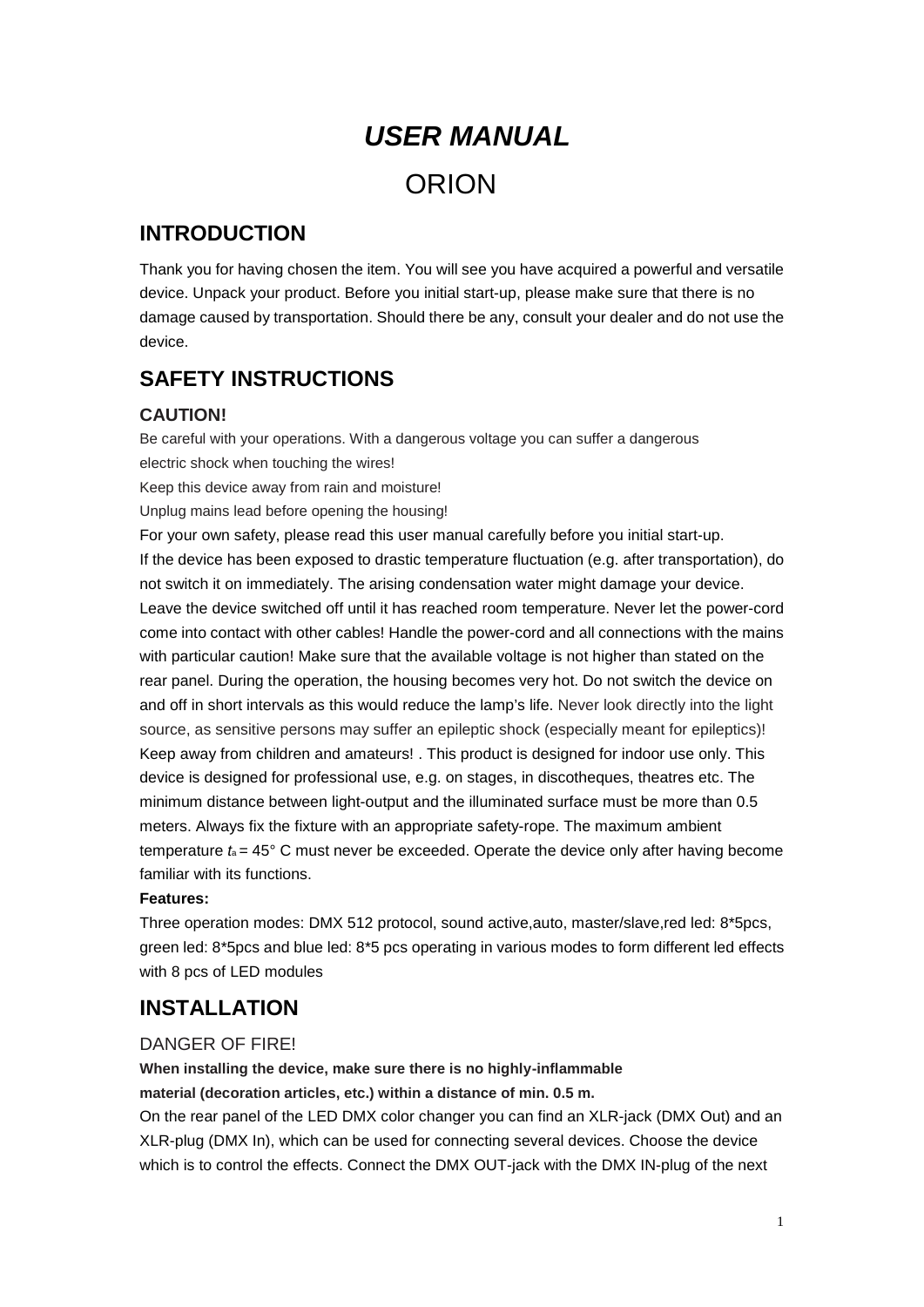device.

### **DMX-512 connection / connection between fixtures**

### **The wires must not come into contact with each other, otherwise Occupation of the XLR-connection:**

If you are using controllers with this occupation, you can connect the DMX-output of the controller directly with the DMX-input of the first fixture in the DMX-chain. If you wish to connect DMX-controllers with other XLR-outputs, you need to use adapter-cables.

#### **Building a serial DMX-chain:**

Connect the DMX-output of the first fixture in the DMX-chain with the DMX-input of the next fixture. Always connect one output with the input of the next fixture until all fixtures are connected.

**Caution:** At the last fixture, the DMX-cable has to be terminated with a terminator. Solder a 120 resistor between Signal (–) and Signal (+) into a 3-pin XLR-plug and plug it in the DMX-output of the last fixture.

### **Connection with the mains**

Connect the device to the mains with the enclosed power supply cable.

### **OPERATION**



### **1.DMX operation mode Addressing**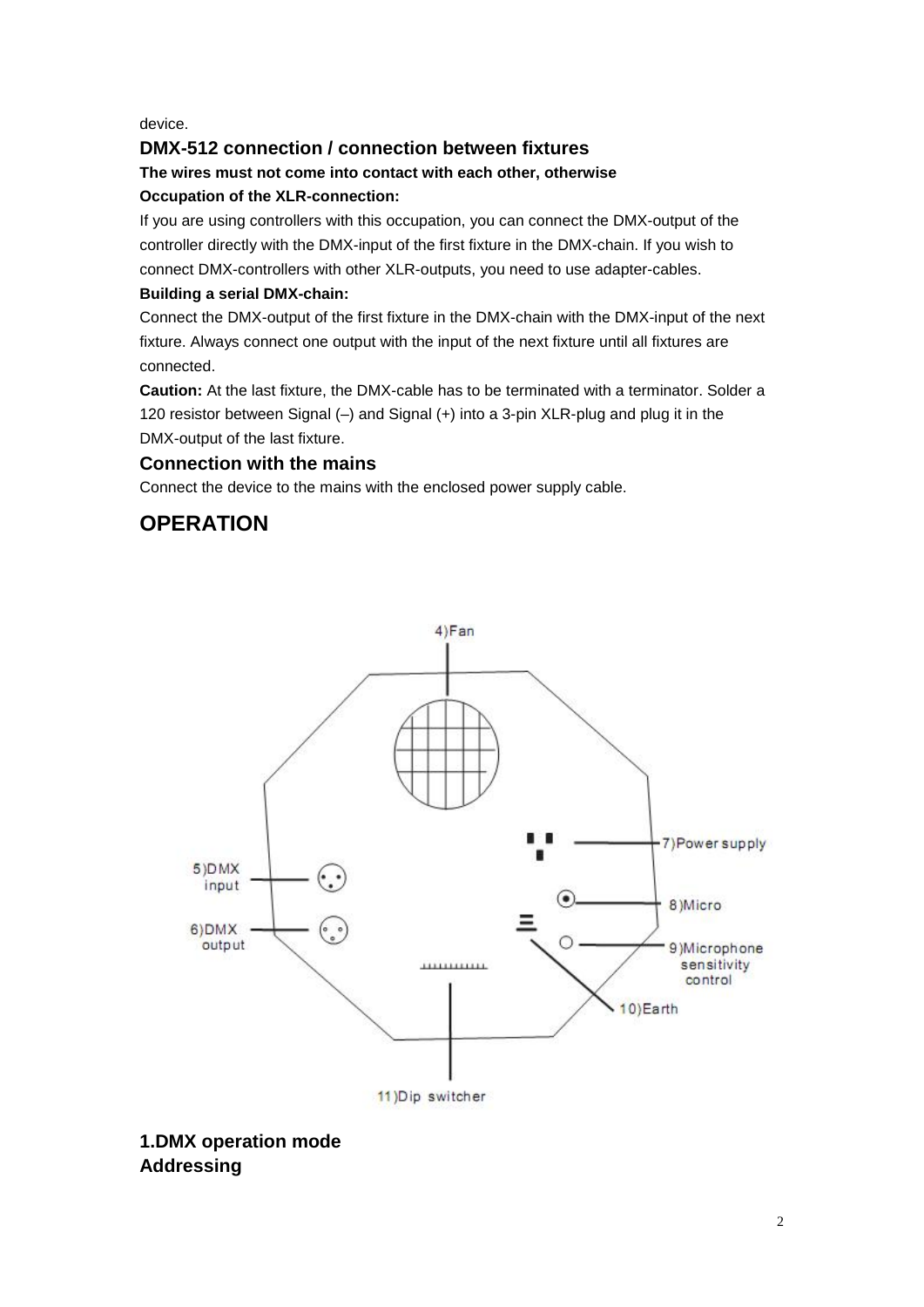The dip switch on the rear side of the base allows you to assign the DMX fixture address, which is defined as the first channel from which the item will respond to the controller. If you set, for example, the address to channel 7, the item will use the channel 7 to 11 for control. Please, be sure that you don't have any overlapping channels in order to control each item correctly and independently from any other fixture on the DMX data link. If two, three or more items are addressed similarly, they will work similarly. For address setting, please note the following:

| DIP NUMBER | <b>DMX VALUE</b> |
|------------|------------------|
| 1          | 1                |
| 2          | 2                |
| 3          | 4                |
| 4          | 8                |
| 5          | 16               |
| 6          | 32               |
| 7          | 64               |
| 8          | 128              |
| 9          | 256              |
| 10         | 512              |

The DMX address can be set by 1-9 dip switches on the rear panel of the unit. For example, under the control of the standard 16-channel DMX operator, if the address of the  $1<sup>st</sup>$  item is set as 1, the dip 1 should be ON, the second, 1,5 ON, third 1,6 ON, fourth,1,5,6 ON,fifth 1,7 ON,…

#### **DMX Controlling:**

After having addressed all items, you may now start operating these via your lighting controller. After switching on, the item will automatically detect whether DMX 512 data is received or not. Control channel 1—master dimmer from 0-100%

Control channel 2—color macros

Control channel 3—on/off,strobe from fast to slow

Control channel 4—motor speed adjustments from fast to slow

Control channel 5—motor 1 movement/scan directions

Control channel 6—motor 2 movement/scan directions

Control channel 7—motor 3 movement/scan directions

Control channel 8—motor 4 movement/scan directions

Control channel 9—motor 5 movement/scan directions

Control channel 10—motor 6 movement/scan directions

Control channel 11—motor 7 movement/scan directions

Control channel 12—motor 8 movement/scan directions

Control channel 13—led module A effects

Control channel 14—led module B effects

Control channel 15—led module C effects

Control channel 16—led module D effects

Control channel 17—led module E effects

Control channel 18—led module F effects

Control channel 19—led module G effects

Control channel 20—led module H effects